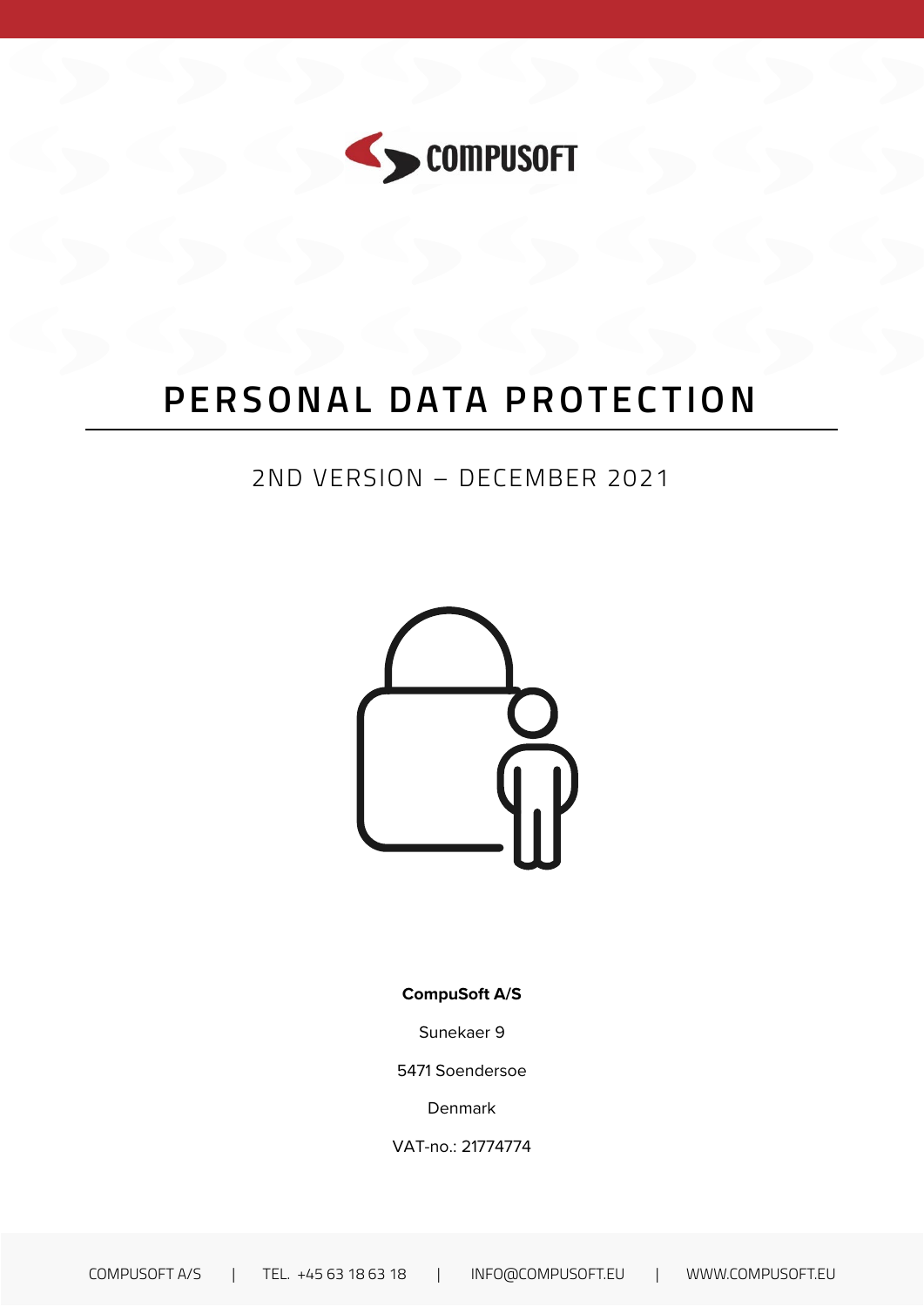

# CONTENTS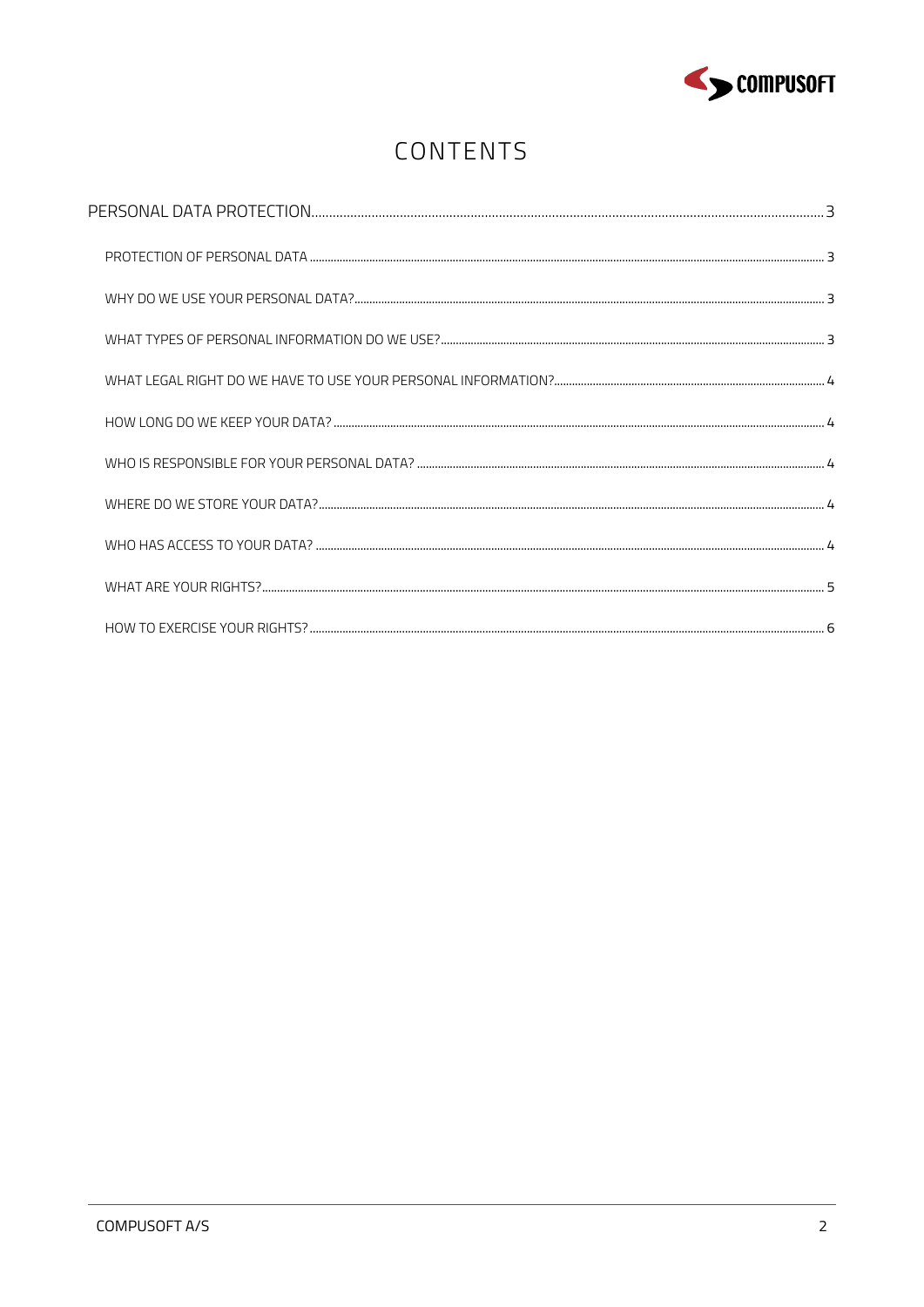

# <span id="page-2-0"></span>PERSONAL DATA PROTECTION

# **PROTECTION OF PERSONAL DATA**

<span id="page-2-2"></span><span id="page-2-1"></span>Data protection has highest priority for our office, and we wish sincerity and transparency about how we process your personal data. Therefore, we have produced a data protection policy and at this point, we would like to inform you about how we process and protect your personal data.

# **WHY DO WE USE YOUR PERSONAL DATA?**

<span id="page-2-3"></span>We use your personal data to perform our obligations according to legal requirements of the legislation, court orders and authority resolutions. This includes the use of your personal data for collection and verification of accounting data in compliance with accounting regulations.

# **WHAT TYPES OF PERSONAL INFORMATION DO WE USE?**

We use below mentioned categories of personal data:

- **Customer No.**
- Order No.
- Name
- **Postal address**
- Phone numbers
- **E-mail address**
- **Amount of transaction**
- Date of transaction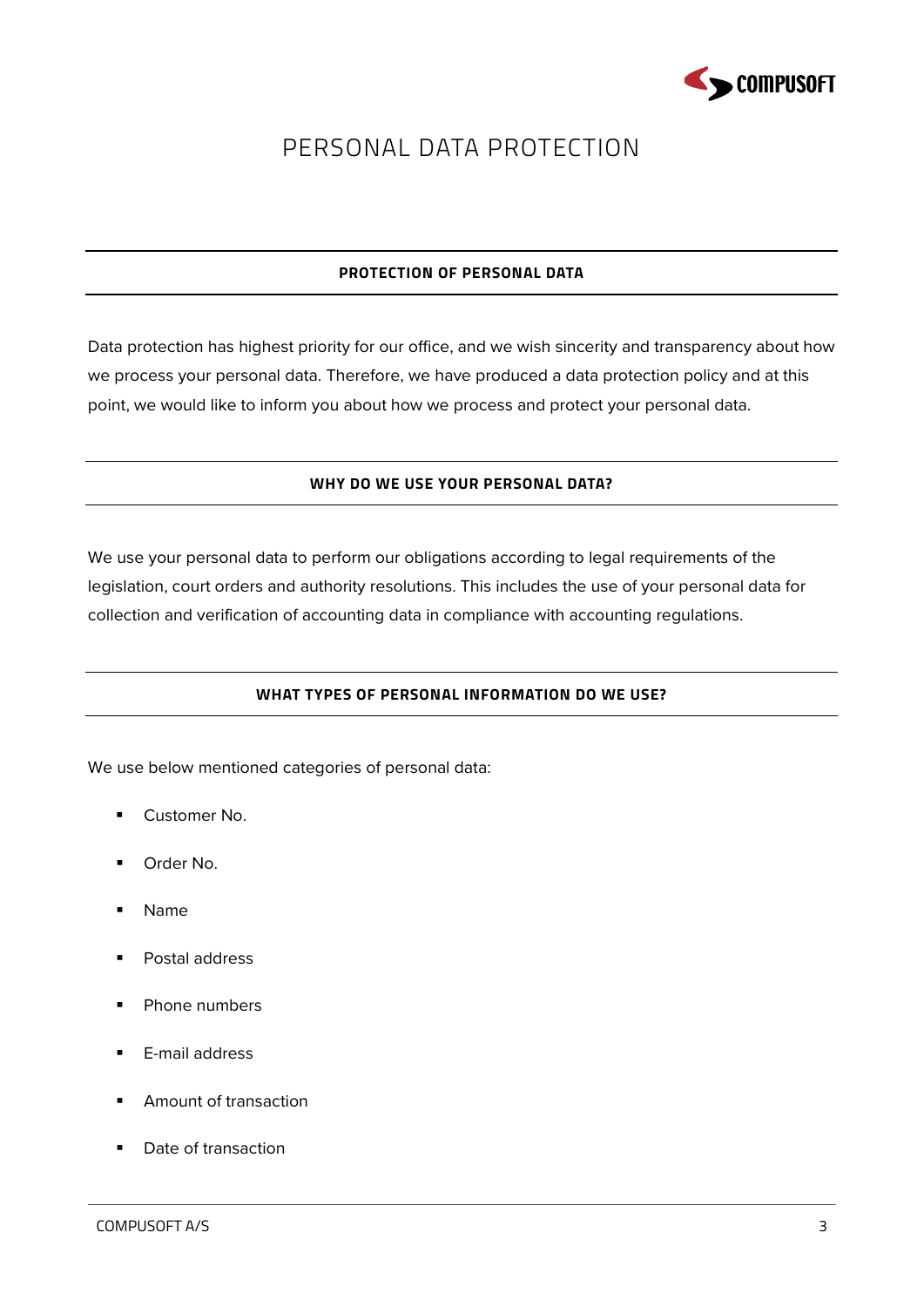

#### **WHAT LEGAL RIGHT DO WE HAVE TO USE YOUR PERSONAL INFORMATION?**

<span id="page-3-1"></span><span id="page-3-0"></span>It is necessary for us to use your personal information to fulfill our legal obligations.

#### **HOW LONG DO WE KEEP YOUR DATA?**

<span id="page-3-2"></span>We keep your data in accordance with the Danish Accounting Act. After that, we delete or anonymize all data in such a way that the data can no longer identify you.

#### **WHO IS RESPONSIBLE FOR YOUR PERSONAL DATA?**

<span id="page-3-3"></span>The provider is responsible for the personal data you provide and is responsible for the personal data in accordance with the applicable Data Protection Act.

#### **WHERE DO WE STORE YOUR DATA?**

<span id="page-3-4"></span>The data we collect about you is stored in Denmark, more specifically at CompuSoft A/S's Danish hosting centers and the provider's own server. Such transfer of your personal data is performed in accordance with applicable law.

#### **WHO HAS ACCESS TO YOUR DATA?**

Only trusted staff of the provider has access to your data. The provider acts as data manager for your personal data and uses the personal data on own behalf. However, the provider uses multiple data providers to ensure delivery of the desired products and services to our customers. We never distribute, sell, or exchange your personal data to third parties for marketing outside the provider. Personal data disclosed to third parties is used only to service you. Below you can find named processes and belonging categories of third parties:

**Payment card transactions: DIBS or QuickPay**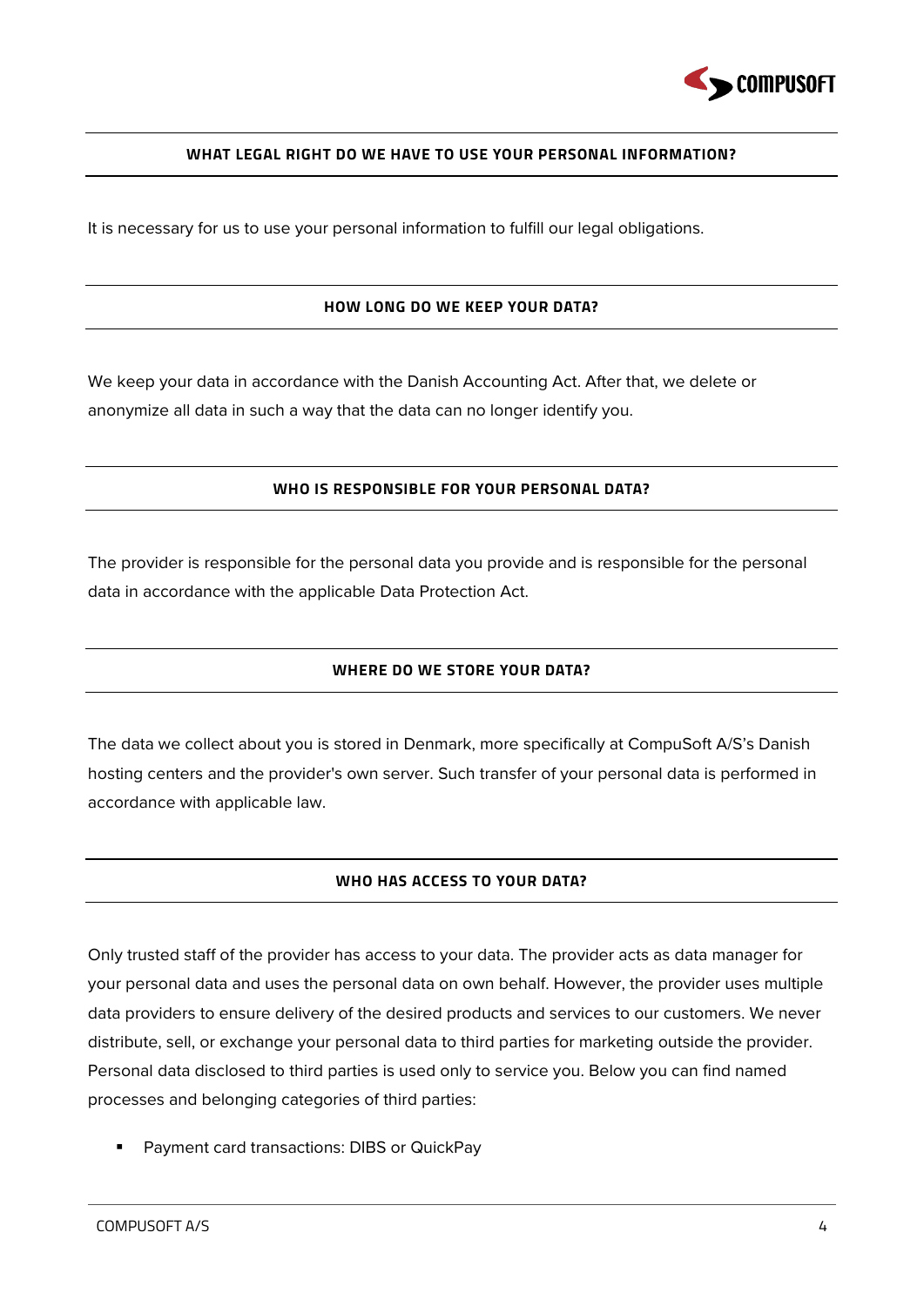

<span id="page-4-0"></span>Booking transactions: CompuSoft A/S

#### **WHAT ARE YOUR RIGHTS?**

# **The right of access**

You are entitled at any time to know what personal data we have registered about you. Contact the provider and we will send your personal information by email.

# **The right of correct data**

You are entitled at any time to request that your personal data must be corrected if incorrect, including the right to make incomplete data sufficient.

# **The right to delete data**

You are entitled at any time to request that your personal data, which we use, must be deleted, except in the following situations:

- **You have an unresolved case with us.**
- You have an on-going order, which is not completed.
- You have a financial balance with the provider, no matter the payment method.
- You are under suspicion of having or had misused our services within the last four years.
- Your debt has been resold to third parties within the last three years or within one year for deceased clients.
- When you have made a purchase, we keep your personal data in connection with your transaction in compliance with accounting regulations.

# **Your right to object to the processing and use based on legitimate interests**

You are entitled to object to the processing and use of your personal data, based on the provider's legitimate interests. The provider does not continue to use your personal data, unless we on ground of facts can prove its use, which overrides your wishes and rights and/or based on legal requirements.